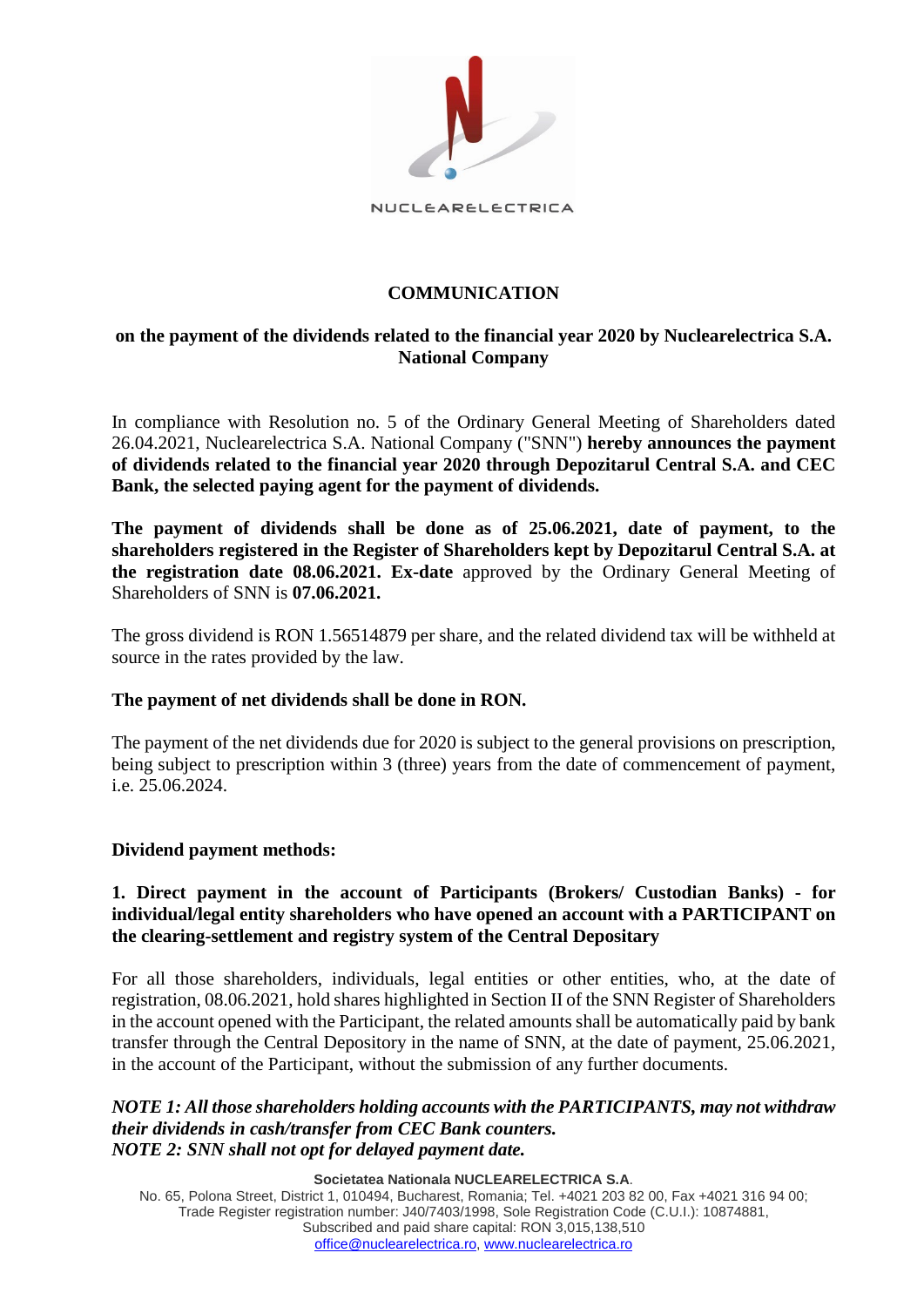## **2. Payment through bank transfer on 25.06.2021 in the account of the individual and legal entity shareholders, not represented by the Participant, according to a request for registering the IBAN account with the Central Depository.**

The supporting documents referred to in **Annex 1, point 2,** for the performance of a bank transfer directly into the shareholder's account shall be transmitted to the **Central Depository at least 4 business days prior to the date of payment, either by post or directly to** Depozitarul Central S.A. – Bucharest, 34-36 Carol I Blvd., District 2.

In compliance with the legislation applicable to the capital market, as of 2015, the Central Depositary provides all **shareholders who are not represented by Participants** the option of cashing any amount of money due directly by bank transfer to a bank account, regardless of the issuer distributing the amounts of money. This option entails the registration of the IBAN code at the Central Depository, which may be used to collect more or all of the holdings and remaining valid for subsequent distributions, until a contrary notice from the shareholder is served. The registration of the IBAN by the Central Depository will be charged according to the schedule of rates charged to the holders of financial instruments and shall be borne by each individual shareholder. For further details on this payment option, SNN shareholders are kindly asked to contact the Central Depository at tel. +40 21.408.58.74 or e-mail contact@depozitarulcentral.ro

## **3. Payment in cash only for shareholders who are individuals, via the payment agent - CEC Bank**

### **For shareholders not represented by a Participant, who are individuals and do not have their IBAN account registered with the Central Depository, the payment shall be made by releasing cash at the counters of any CEC Bank unit on the territory of Romania.**

For the payment via CEC Bank, the shareholders who are individuals shall submit at the CEC Bank counters the documents referred to in Annex 1, section 1.

The list of **CEC Bank** units is available on the website https://www.cec.ro/sucursale

*In compliance with the provisions of the Tax Code in force, the standard tax rate applicable to dividend income is 5% of the gross amount of the dividends, with the exceptions relate to the non-taxation of dividend income being provided separately. Furthermore, non-resident shareholders may* benefit from a different, more favorable, tax rate in compliance with the provisions of the Tax Code and Double Taxation Conventions concluded between Romania and the state of residence of that shareholder, based on the valid certificate of tax residence submitted by the non-resident shareholder.

*The non-resident shareholders, which have accounts opened with the Participants (Broker / Custodian Bank)***, and those that do not have accounts opened with the Participants (those that choose the methods provided under sections 2 and 3)** which want the application of the more favorable provisions of the Agreement for avoiding double taxation concluded between Romania and their country of residence must send or submit, either by the Participant, if they have accounts opened with the Participant, or directly, if they have accounts opened with the Participant, at the headquarters of SN Nuclearelectrica S.A., at No. 65, Polona Street, district 1, Bucharest, zip code 010494, in attention of the Communication and Investor Relations Department, until **12.06.2021 inclusively**, the fiscal residence certificate for the year in which the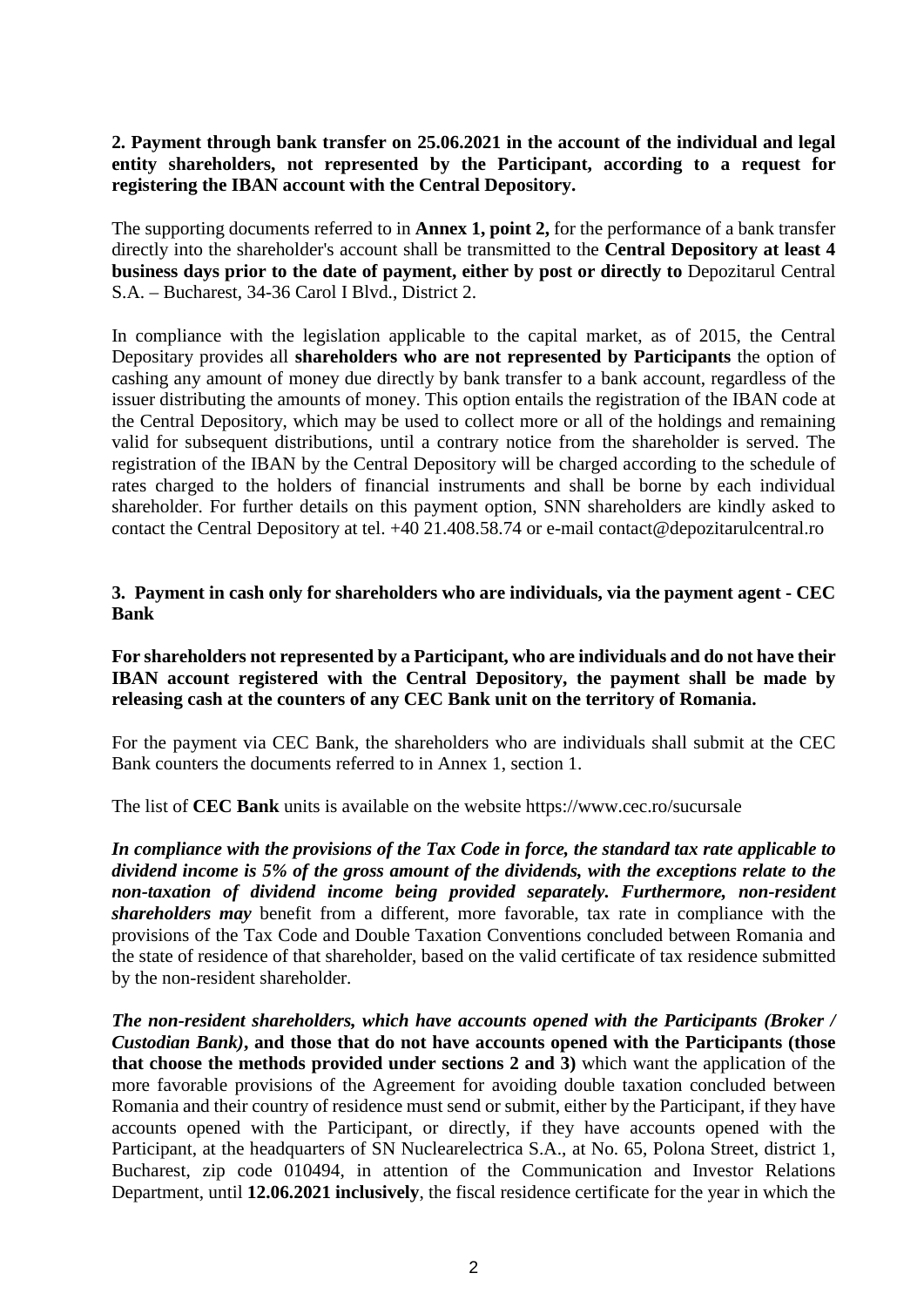dividends are paid, **within the validity term, as original documents or as certified copies**, with apostilles/superlegalization, if applicable, accompanied by certified translations, and contact details for clarifications, if any, on the fiscal residence certificates. If the verification of the fiscal residence and the provisions of the agreement for avoiding double taxation show that the more favorable rate provided in the agreement for avoiding double taxation may be applied, on the payment date, 25.06.2021, the respective shareholders will receive the net dividends by applying that rate. Otherwise, the standard rate in force provided by the Fiscal Code of Romania will be applied.

In the event of submission of the certificate of tax residence, together with a request for payment through bank transfer of the net dividends distributed by SN Nuclearelectrica S.A., after the date of **12.06.2021**, but not later than **14.12.2021**, **SNN shall withhold on the date of payment (25.06.2021) the dividend tax in force provided by the Romanian Tax Code,** with any tax difference due to the shareholder being paid subsequently to the transmission and verification of the documentation, if following the receipt and the verification thereof it results that it would be entitled to a lower tax rate than the standard one laid down in the Romanian Tax Code.

SNN reserves the right to request additional documentation from the shareholder/its proxy, following the analysis of the application requesting the distribution of dividends.

The certificates of tax residence submitted by Participants after **12.06.2021** for the shareholders these are representing may be submitted at the SNN headquarters in 65 Polona Street, District 1, Bucharest, postal code 010494. Participants shall mention in the submission address of the aforementioned documents, the fact that these refer to shareholders of SNN and the dividends related to the financial year 2020, indicating the list of shareholders for whom the tax documents are being submitted, list that shall include: the full name of the shareholder (for the situations where the name in the Register of Shareholders is different from the one mentioned in the tax documents, the reasons/explanations of these differences shall be noted under the heading "Other comments"), the shareholder's identification code in compliance with the identification code sent to the Central Depositary (i.e. NIN), number of shares held on the Registration date.

# *If the supporting documents are issued in a language other than Romanian and/or issued by foreign authorities, these should be submitted with apostille/superlegalization, if applicable, as well as in a certified translation into Romanian.*

In compliance with Law no. 207/2015 on the Fiscal Procedure Code, as well as the Order of the President of the National Agency for Fiscal Administration no. 3725/19.12.2017 for the approval of the tax registration forms of taxpayers and the types of tax liabilities that form the fiscal vector, the shareholders of SN Nuclearelectrica SA who are **individuals, as well as non-resident legal entities have the obligation to register in Romania for tax purposes**, by submitting with the competent tax authorities in Romania of the Tax Registration Statement 015 (for non-resident legal entities) and 030 (for non-resident individuals) in order to obtain the tax identification code.

*Statement 015* **(for non-resident legal entities) and** *Statement 030* **(for non-resident individuals)** will be submitted at the registry of the competent tax authority in Romania either directly (legal representative), through proxy or through the income payer.

Shareholders who are individuals, as well as non-resident legal entities, shall transmit to the SNN headquarters in Bucharest, 65 Polona St., the Department of Investor Relations, by **December 14, 2021** at the latest, documents that feature the tax identification code obtained from the competent tax authorities in Romania.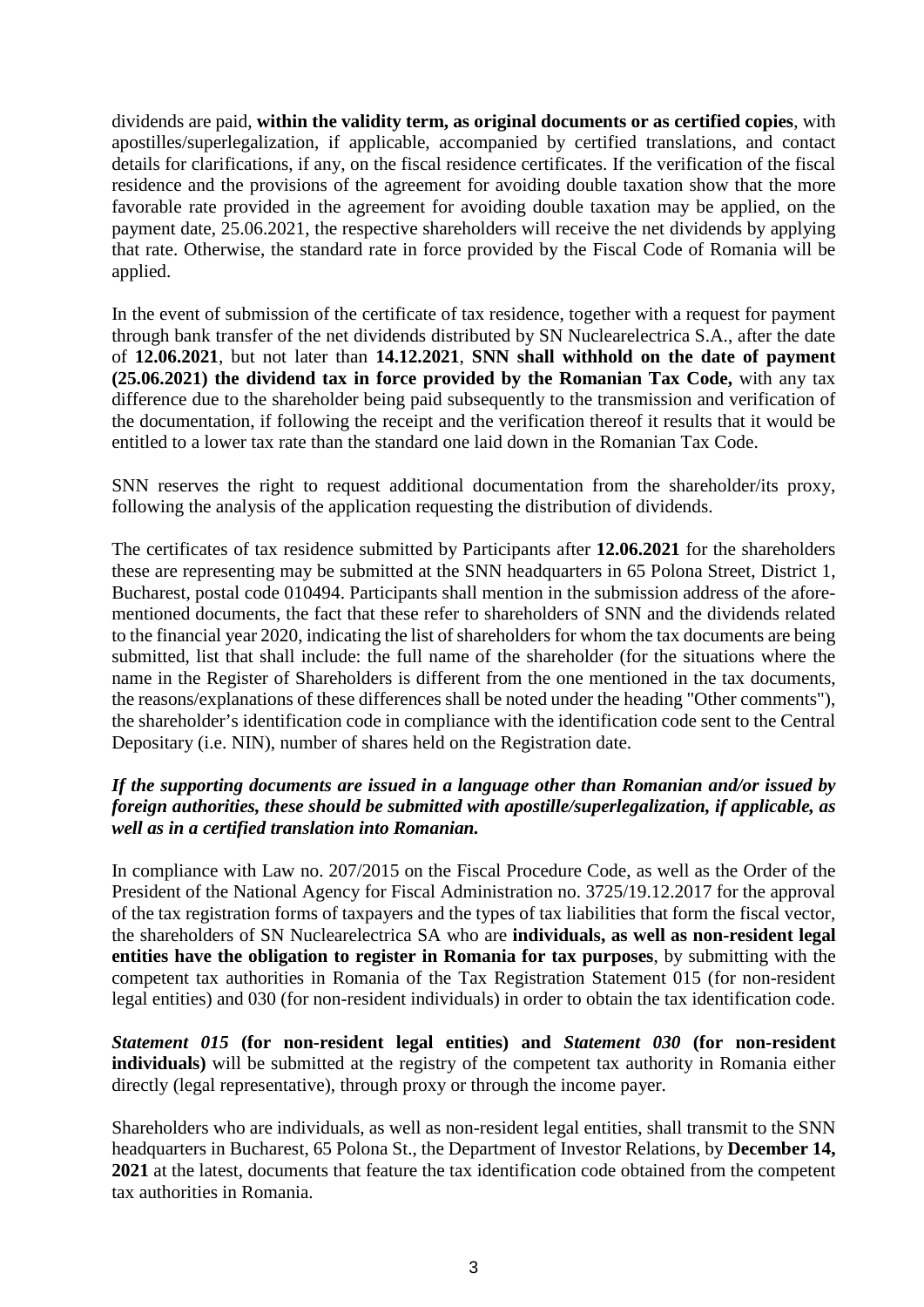Non-resident individuals and non-resident legal entities may also obtain the tax registration code through the income payer (SN Nuclearelectrica SA), by submitting a power of attorney in this regard, as well as the following documents:

#### **a) for non-resident individuals**

- copy of the identity document/passport where the serial number and the date of issue are mentioned - the term of validity (including the agency that issued such identification document), the domicile address of the non-resident individual, the region, postal code, certified by the holder as a **"certified true copy",** as well as the telephone/fax number and the e-mail address**;**

- the certificate of tax residence for the year in which the payment of dividends takes place, **within the validity term**, **in original or certified copy** with apostille/with superlegalization, if the case may be, accompanied by an authorized translation.

### **b) for non-resident legal entities:**

- copy of the act/certificate of incorporation issued by the trade register or the tax agency of the country of residence specifying the tax code and identification data of the legal entity, including the address of the registered office where the company performs its tax activity - certified by the holder as a **"certified true copy"**, as well as telephone/fax number and the e-mail address**;** - the certificate of tax residence for the year in which the payment of dividends takes place, **within the validity term**, **in original or certified copy** with apostille/with superlegalization, if the case may be, accompanied by an authorized translation.

The above-mentioned documents shall be submitted at the SNN headquarters in Bucharest, 65 Polona St., Bucharest, District 1, postal code 010494.

**The fee charged by the Depozitarul Central S.A., which also includes the bank charges applied by CEC Bank for the payment of net dividends in LEI, is borne by SNN.**

**Shareholders are kindly asked to take the necessary steps in order to update their personal identification data with Depozitarul Central S.A., as in the event that the payment is requested based on identification documents that do not correspond to the data found at the Depositary, the payment may not be processed.**

Regarding the processing of personal data and the free circulation of this data, SNN shall apply the SNN Policy on the processing of personal data, which is available on the company website, in the GDPR section.

Further information on the procedure for the payment of dividends may be requested from, Depozitarul Central S.A. at the e-mail address [contact@depozitarulcentral.ro](mailto:dividende@depozitarulcentral.ro) or at the following telephone numbers: +40 21.408.58.00 or +40 21.408.58.26 or from the **CEC Bank** payment agent at the following address: [office@cec.ro](mailto:office@cec.ro) or telephone numbers: **Telverde :** 0 800 800 848 (toll-free number, available 24/7)

For other types of questions related to dividends, please access the company's website <http://www.nuclearelectrica.ro/> Section *Relatii cu Investitorii/Dividende 2020* (Investor Relations/Dividends 2020) and at the e-mail address [investor.relations@nuclearelectrica.ro](mailto:investors.relations@nuclearelectrica.ro) or the telephone number: +40 21.203.13.14.